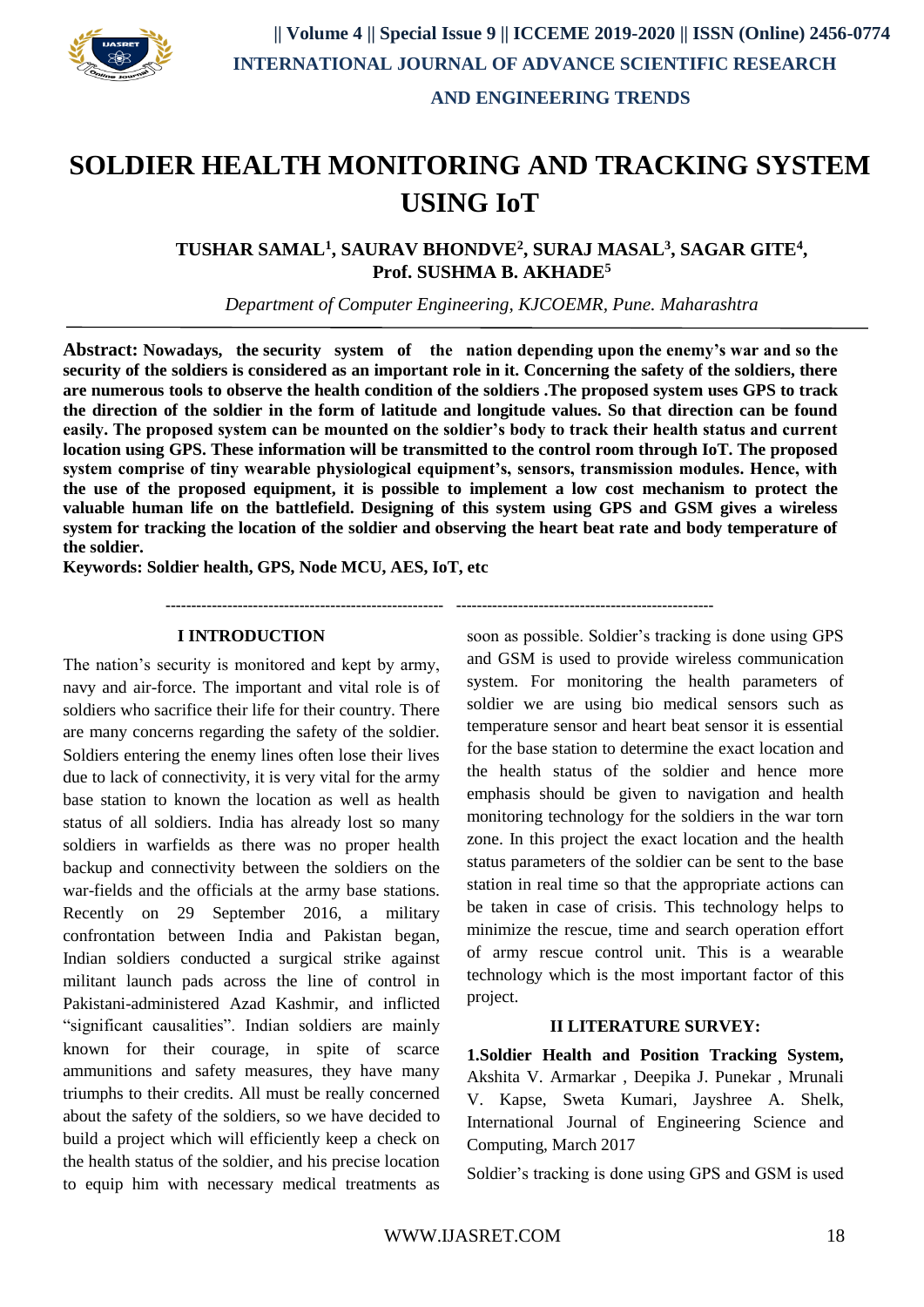

# **AND ENGINEERING TRENDS**

to provide wireless communication system. For monitoring the health parameters of soldier we are using bio medical sensors such as temperature sensor and heart beat sensor. An oxygen level sensor is used to monitor atmospheric oxygen so if there are any climatic changes the soldiers will be equipped accordingly.

**2.IoT Based Soldier Navigation and Health Monitoring System, Krutika Patil, Omkar Kumbhar, Sakshi Basangar, PriyankaBagul,**  International Journal of Electrical, Electronics and Computer Systems (IJEECS) ISSN (Online): 2347- 2820, Volume -5, Issue-1, 2017

This system uses GPS module and wireless body area sensor network to record all parameters in real time and send it to the base station. The different types of sensors used in this system are the humidity sensor, temperature sensor and pulse sensor which help in deciding the health status of that particular army official. This is a wearable technology which is the most important factor of this project.

**3.GPS Based Soldier Tracking And Health Indication System,** Shruti Nikam, SupriyaP atil , Prajkta Powar , V.S.Bendre, International Journal of Advanced Research in Electrical, Electronics and Instrumentation Engineering Vol. 2, Issue 3, March 2013

In this paper we focus on tracking the location of soldier from GPS, which is useful for control room station to know the exact location of soldier and accordingly they will guide them. Also Highspeed, short-range, soldier-to-soldier wireless communications to relay information on situational awareness, GPS navigation, Bio-medical sensors, Wireless communication.

**4. HEALTH MONITORING AND TRACKING SYSTEM FOR SOLDIERS USING INTERNET OF THINGS(IOT),** NIKETPATII ; BRIJESHIYER, 2017 INTERNATIONAL CONFERENCE ON COMPUTING, COMMUNICATION AND AUTOMATION (ICCCA), IEEE.

The paper reports an Internet of Thing (IoT) based health monitoring and tracking system for soldiers. The proposed system can be mounted on the soldier's body to track their health status and current location using GPS. These information will be transmitted to

the control room through IoT. The proposed system comprise of tiny wearable physiological equipment's, sensors, transmission modules. Hence, with the use of the proposed equipment, it is possible to implement a low cost mechanism to protect the valuable human life on the battlefield.

**5.GPS And IoT Based Soldier Tracking & Health Indication System**, Jasvinder Singh Chhabra, AkshayChhajed, ShamleePandita, SuchitaWagh, International Research Journal of Engineering and Technology (IRJET) e-ISSN: 2395 -0056 Volume: 04 Issue: 06 June-2017

Continuous Communication is Possible: Soldiers can communicate anywhere using RF,DS-SS,FH-SS which can help soldier to communicate among their squad members whenever in need. • Less complex circuit and power consumption. Use of ARM processor and low power requiring peripherals reduce overall power usage of system. Modules used are smaller in size and also lightweight so that they can be carried around. • Security and safety for soldiers: GPS tracks position of soldier anywhere on globe and also health system monitors soldier's vital health parameters which provides security and safety for soldiers.

#### **III PROPOSED SYSTEM:**



FIG:SOLDIER HEALTH MONITORING & TRACKING SYSTEM USING IOT

# **Figure 1 : Solder Health Monitoring & Tracking System Using IoT**

#### **Algorithm:**

AES is used to encrypt the database.

The encryption process uses a set of specially derived keys called round keys.